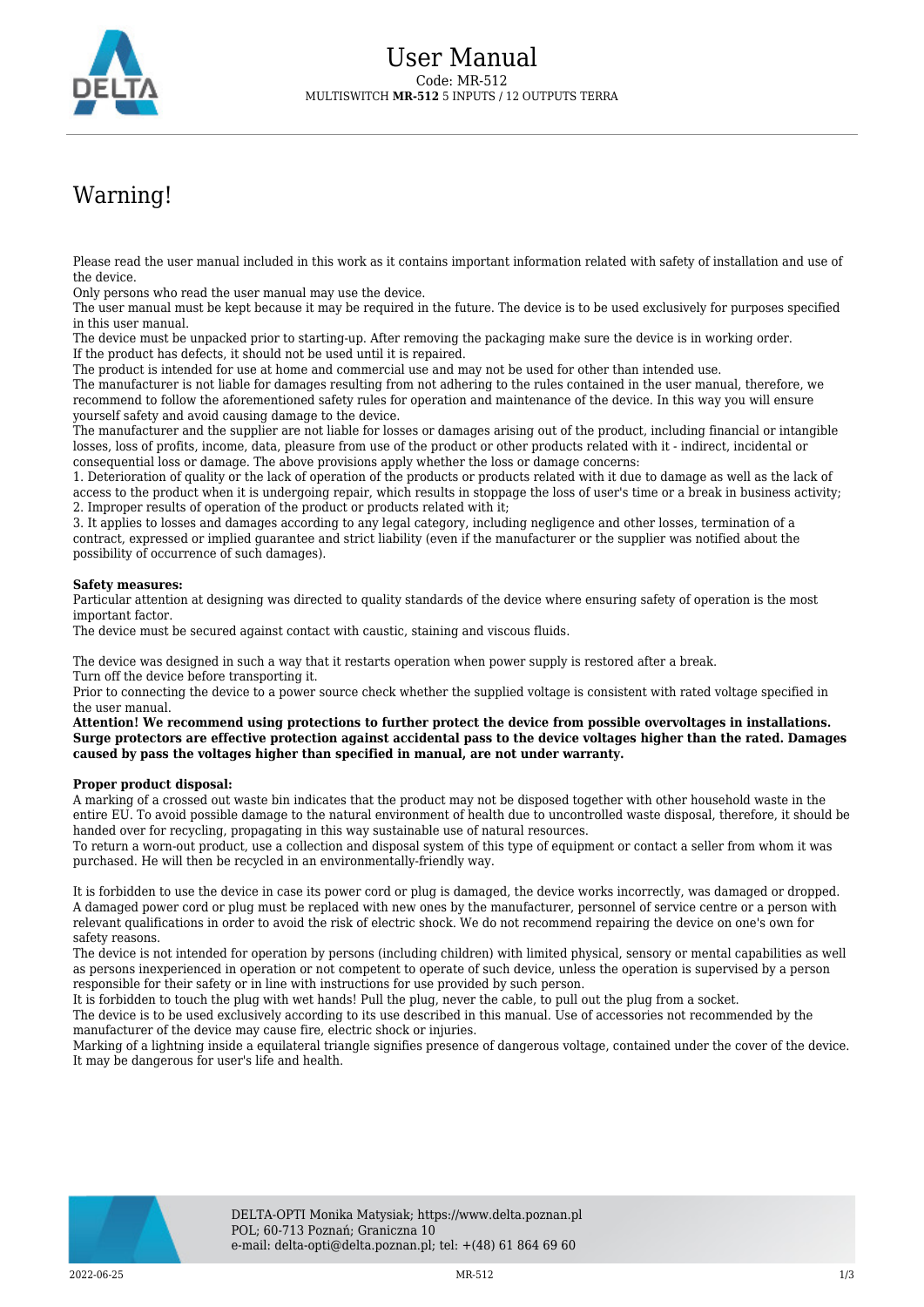

Radial multiswitches of MR series are dedicated for small and medium (4-70 outlets) SMATV systems with distribution of the first SAT IF and terrestrial TV signals. The MR series are intended for systems wholly or partly based on star topology in which the cables to the terminal outlets go from one multiswitch or a group of multiswitches. This solution is optimal for single-family houses and multifamily houses.

Die-cast housing guarantees high screening efficiency class A.



| Inputs:                                   | 4x 950 MHz  2400 MHz<br>1x 47 MHz  862 MHz - Active                                                             |
|-------------------------------------------|-----------------------------------------------------------------------------------------------------------------|
| Outputs:                                  | 12x 47 MHz  2400 MHz                                                                                            |
| Switching signals:                        | 14 V / 18 V<br>0 Hz / 22 kHz                                                                                    |
| SAT amplification (cable pre-correction): | $-2$ 8 dB                                                                                                       |
| TV amplification (cable pre-correction):  | $-3$ $5 dB$                                                                                                     |
| Isolation:                                | • Between inputs SAT/SAT $\leq$ 30 dB<br>$\cdot$ Outputs $\leq$ 30 dB SAT<br>$\cdot$ Outputs $\leq$ 35 dB DVB-T |
| Maximal output level SAT:                 | 96 dBµV                                                                                                         |
| Maximal output level TV:                  | 84  88 dBµV                                                                                                     |
| Pre-amplifiers powering:                  | 12 V DC                                                                                                         |
| Power supply:                             | 230 V AC                                                                                                        |
| Dimensions:                               | 293 x 135 x 52 mm                                                                                               |
| Weight:                                   | $0.82$ kg                                                                                                       |
| Manufacturer / Brand:                     | <b>TERRA</b>                                                                                                    |
| Guarantee:                                | 2 years                                                                                                         |